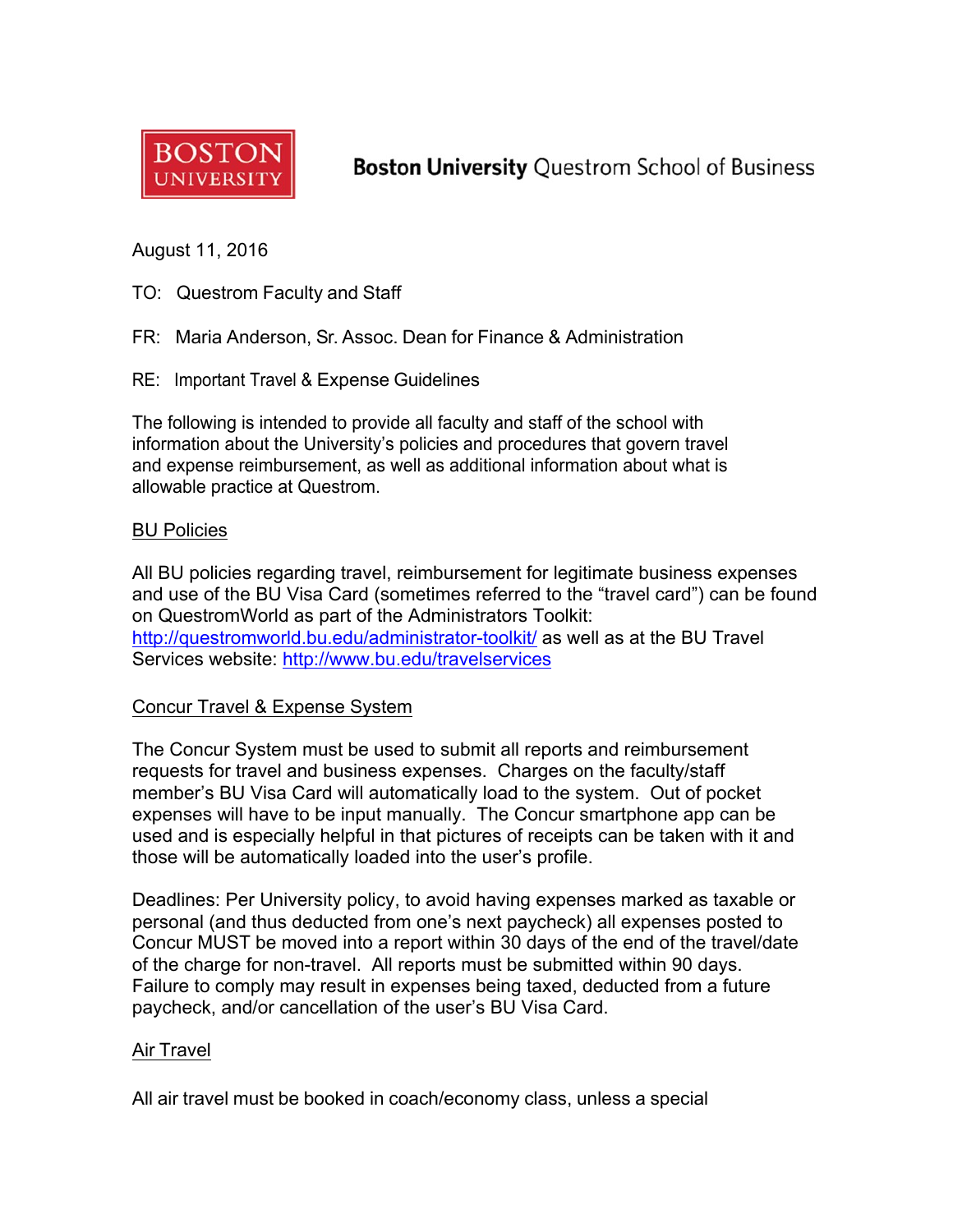exception has been approved **in advance**. The Provost must approve exceptions for business class reservations after concurrence from the Dean. Questrom will only submit a request if:

- There is a medical reason that the passenger needs to be seated in business class – in which case the traveler must make an appointment with and receive verification from BU's Occupational Health Center. Note: medical exceptions for short (typically under 3 hours) are rarely granted
- There is an agreement with a sponsoring agency that states that reimbursement will be made for business class and we have written documentation that confirms the agreement.

# Rental Cars

Employees renting vehicles with the permission of the University for University business purposes should decline the collision damage waiver (CDW) as it is covered by the University through Risk Management. Similarly, the University's automobile policy provides excess coverage so there is no need to purchase additional liability insurance.

## Lodging

Original hotel receipts must be uploaded to the traveler's profile in Concur and attached to the travel report. Items that may appear on a hotel bill, but that will not be reimbursed include:

- personal entertainment and all other items of a personal nature
- laundry and dry cleaning during business travel of less than 7 days

# Meals and Incidentals while Traveling

Travelers must submit original **itemized** receipts for meals for reimbursement/payment. If another person is included on the meal receipt, please indicate the name, business relationship and purpose.

Incidentals include fees and tips given to porters, baggage carriers, bellhops, hotel maids, as well as transportation between your lodging and a restaurant.

\*\* Questrom does not reimburse/pay per diem for travel \*\*

## Non-Reimbursable Expenses

Travelers will NOT be reimbursed for miscellaneous expenses including, but not necessarily limited to:

- payments made for contracted services or commodities covered under purchasing policies
- family members' travel expenses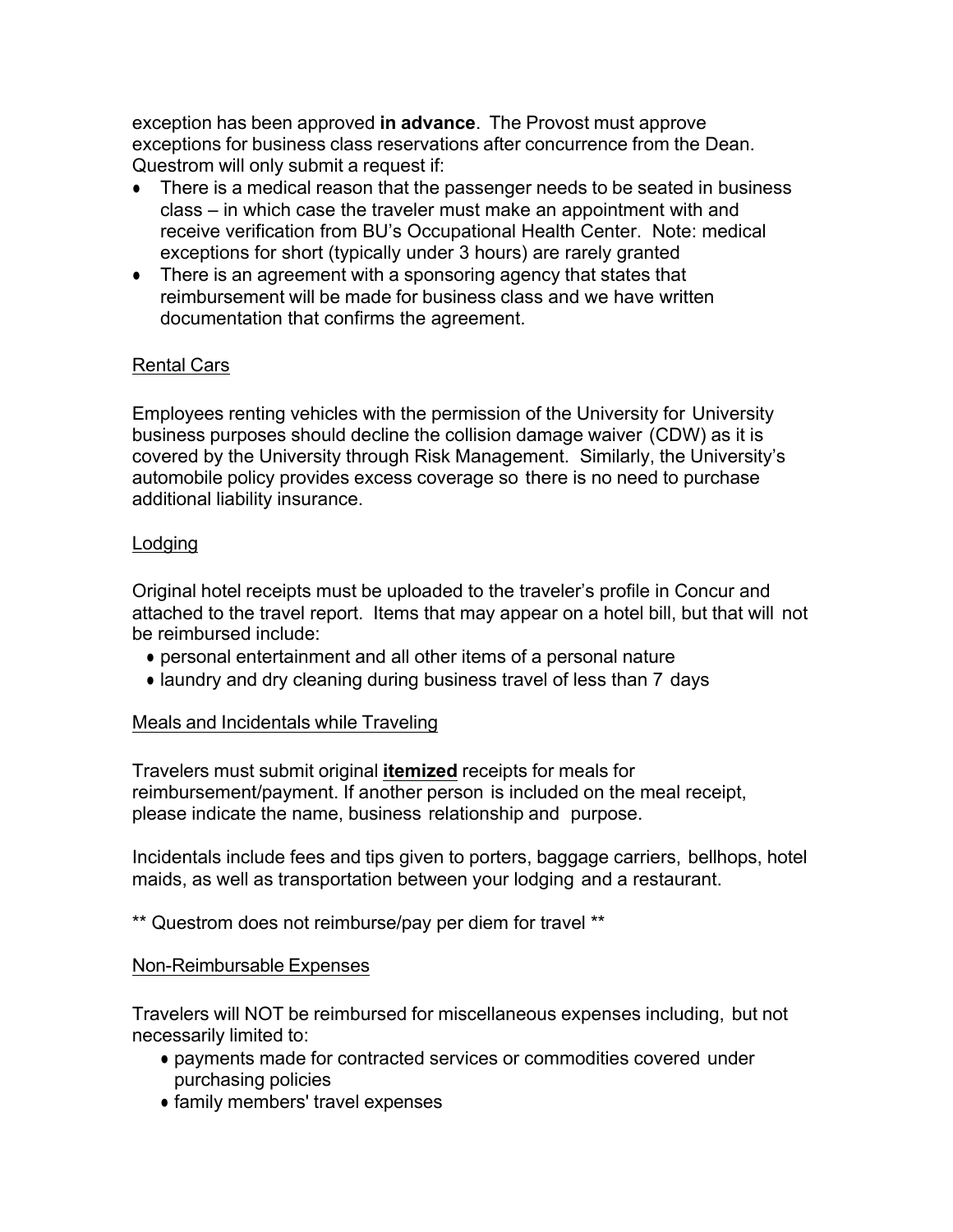- flight insurance (The University provides blanket travel accident insurance coverage for full-time employees.)
- personal telephone calls (except as indicated below)
- personal entertainment and all other items of a personal nature
- expenses related to personal/vacation days while on a business trip
- fines and penalties
- parking tickets, traffic tickets, or any other motor vehicle violations
- any item appearing unreasonable in nature or amount
- corporate credit card delinquency fees and finance charges
- excess baggage charges, or replacement cost of lost baggage and its contents
- air travel class upgrades, unless there is prior written approval obtained from the Provost
- rental of cellular phones or usage with rental car
- auto/air/rail club memberships

## **Telephone**

In general, the University does not reimburse for personal telephone calls. However, a traveler may be reimbursed for calls made from a hotel to his/her home if they are of short duration.

## Spousal Travel

Expenses incurred when a spouse or other family member travels with you are not reimbursable.

## Business Meals

The cost of meals is an expense we need to work to minimize whenever possible. This includes general business meals but also meals with job candidates, guest speakers, etc. Normal guidelines for these meals are as follows, and **include the cost of any alcohol.**

- Breakfast = \$20/person
- Lunch = \$30/person
- Dinner = \$75/person

## **\*\* Costs for meals that exceed these guidelines may not be fully reimbursed. \*\***

Please remember that you must indicate the business reason for the meal and attach a list of attendees on the expense report and that an original itemized receipt (not just the credit card charge slip) is required.